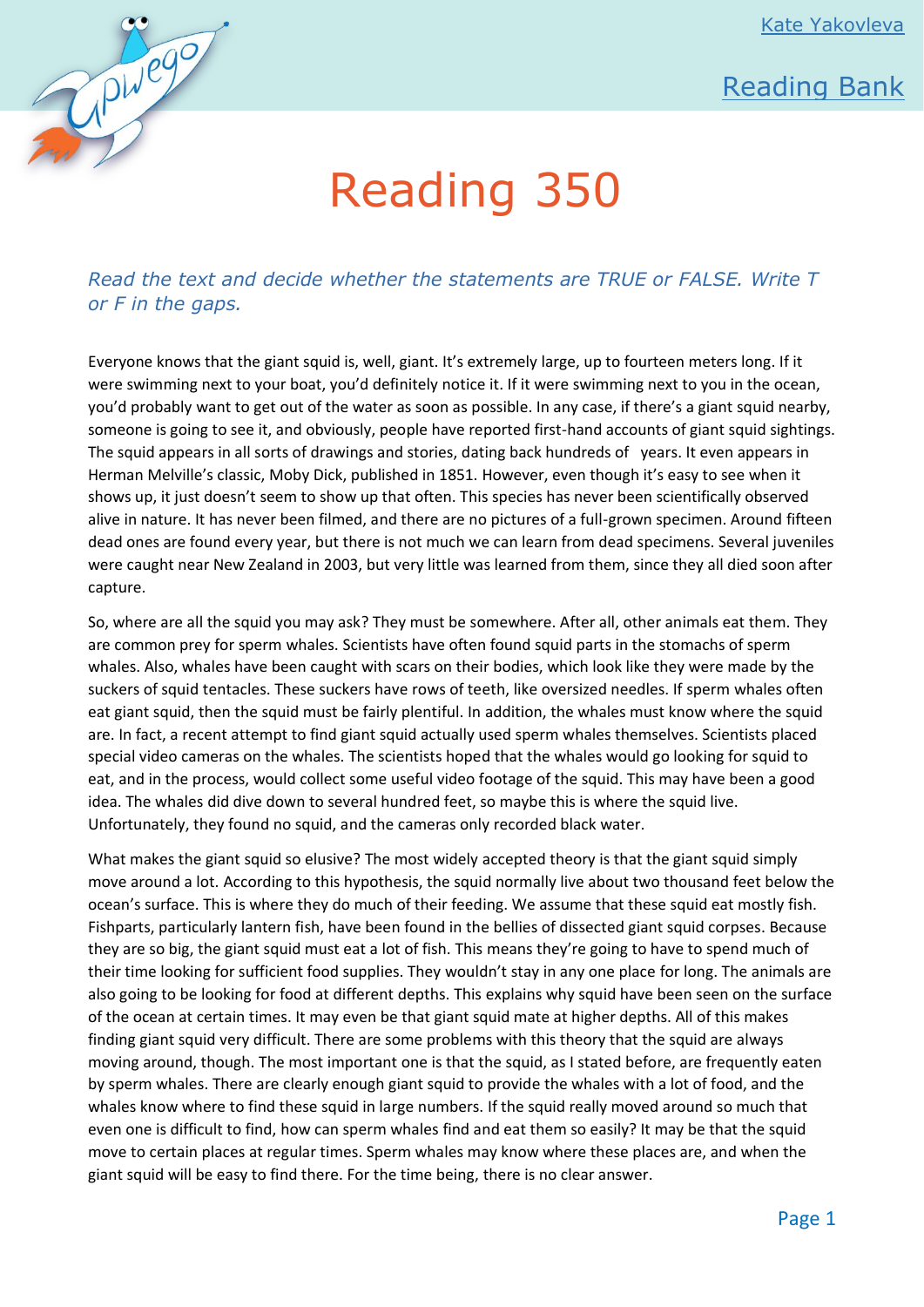- 1 It is impossible to detect giant squids.
- 2 Mature specimen have been recorded, captured on films and pictured countless times.
- 3 The experiment with sperm whales led to the discovery of squid accumulation.
- 4 There is the theory that the reason for squids' being evasive is their mobility.
- 5 Scientists are still to prove that squid motion systematically.